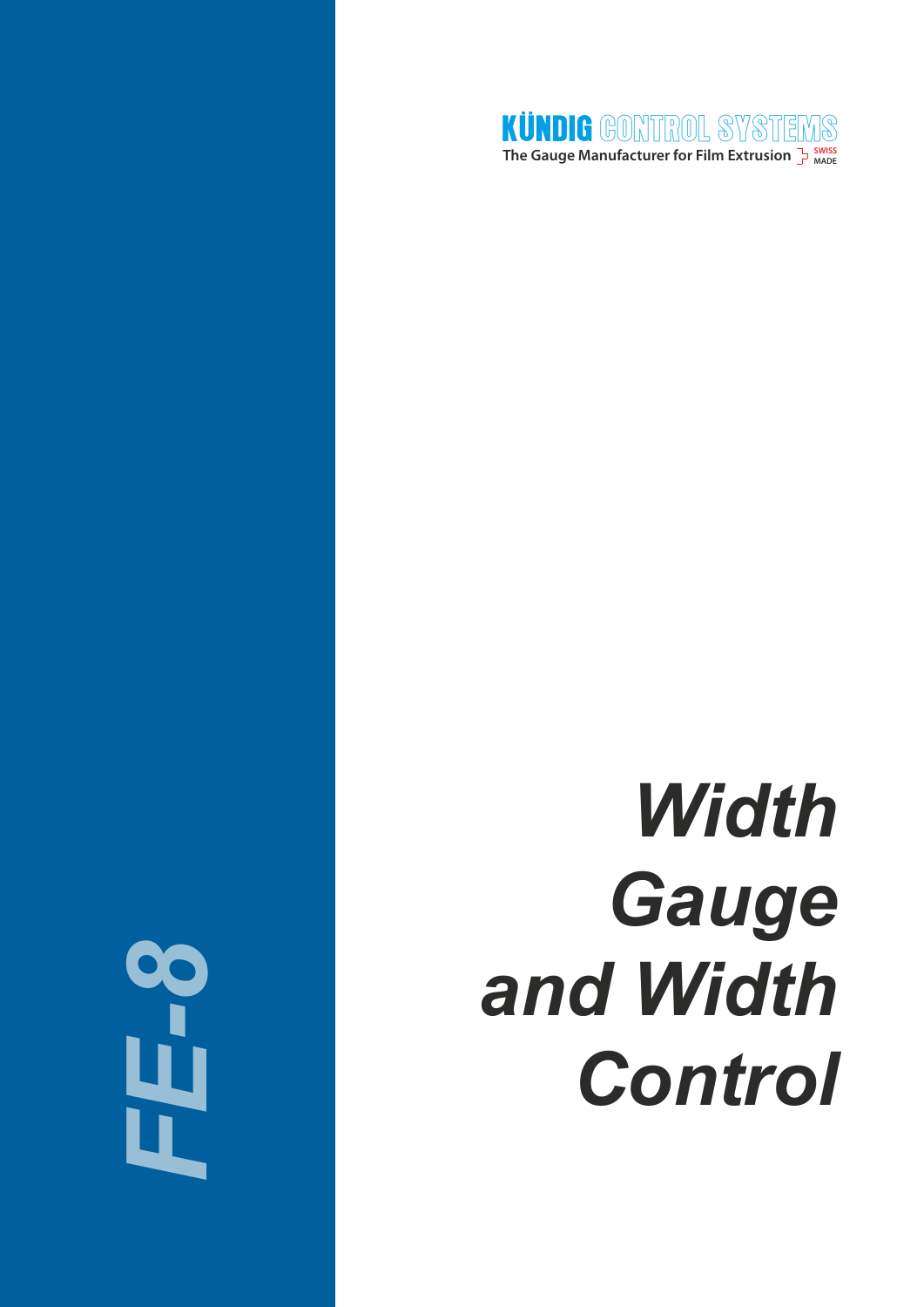# FE-8

The FE-8 is a modular system to measure and control the layflat width on blown film lines.

The non-contact measuring bar detects the edges of the film by two infrared sensors. In this way it calculates the layflat width. The advantage of this measuring method is that the real layflat width is registered, after the shrinking of the film. Hence the FE-8 is an important device also on lines where the bubble circumference is measured.

For a precise, non-contact measurement it is recommended that the bar is mounted close to a roll of the line. Ideally, it can be mounted between two designated rollers.



# The Basis

The measuring bar and the power box are the main components for any width measuring / control system. This unit calculates the actual width and submits the measurement data to the display unit or control system, depending on the machine configuration.



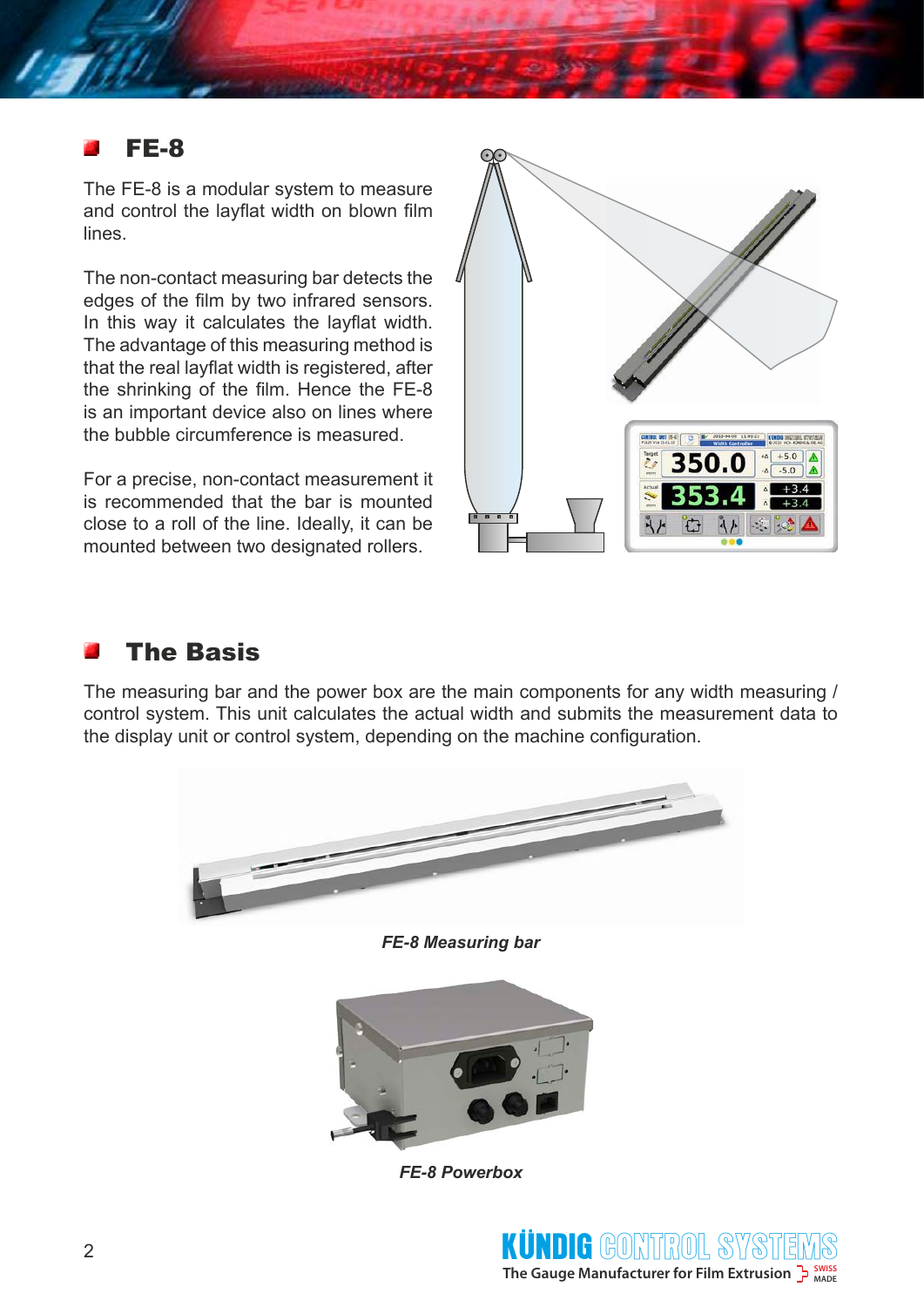# The adjustable measuring bar

A FE-8 measuring bar consists of 2 half bars. These bars can be mechanically adjusted, according to the required layflat size.



Two half bars of one size can cover up to 9 different layflat ranges.

The mounting positions are given, once the mechanical adjustment is done the measuring bar does an initialization and recognizes the size automatically. That ensures always a precise measurement without manual calibrations.

| <b>Size</b><br>[mm] | <b>Possible</b><br><b>Settings</b> | <b>Layflat Range</b><br>$min. - max. [mm]$ | <b>Installation Size</b><br>[mm] |
|---------------------|------------------------------------|--------------------------------------------|----------------------------------|
| 740 - 1190          | 1                                  | $20 - 300$                                 | 740                              |
|                     | 2                                  | $20 - 450$                                 | 890                              |
|                     | 3                                  | $20 - 500$                                 | 940                              |
|                     | 4                                  | $20 - 550$                                 | 990                              |
|                     | 5                                  | $20 - 600$                                 | 1040                             |
|                     | 6                                  | $20 - 650$                                 | 1090                             |
|                     | 7                                  | $20 - 750$                                 | 1190                             |
| 1340 - 2240         | 1                                  | $20 - 900$                                 | 1340                             |
|                     | $\overline{2}$                     | $20 - 950$                                 | 1390                             |
|                     | 3                                  | $20 - 1150$                                | 1590                             |
|                     | 4                                  | 20 - 1300                                  | 1740                             |
|                     | 5                                  | $20 - 1600$                                | 2040                             |
|                     | 6                                  | 20 - 1800                                  | 2240                             |
| 2640 - 3240         | 1                                  | 290 - 2200                                 | 2640                             |
|                     | $\overline{2}$                     | 690 - 2600                                 | 3040                             |
|                     | 3                                  | 890 - 2800                                 | 3240                             |
| 3740 - 4340         | 1                                  | 550 - 3300                                 | 3740                             |
|                     | $\overline{2}$                     | 850 - 3600                                 | 4040                             |
|                     | 3                                  | 1150 - 3900                                | 4340                             |

Other sizes or contact type bar on request

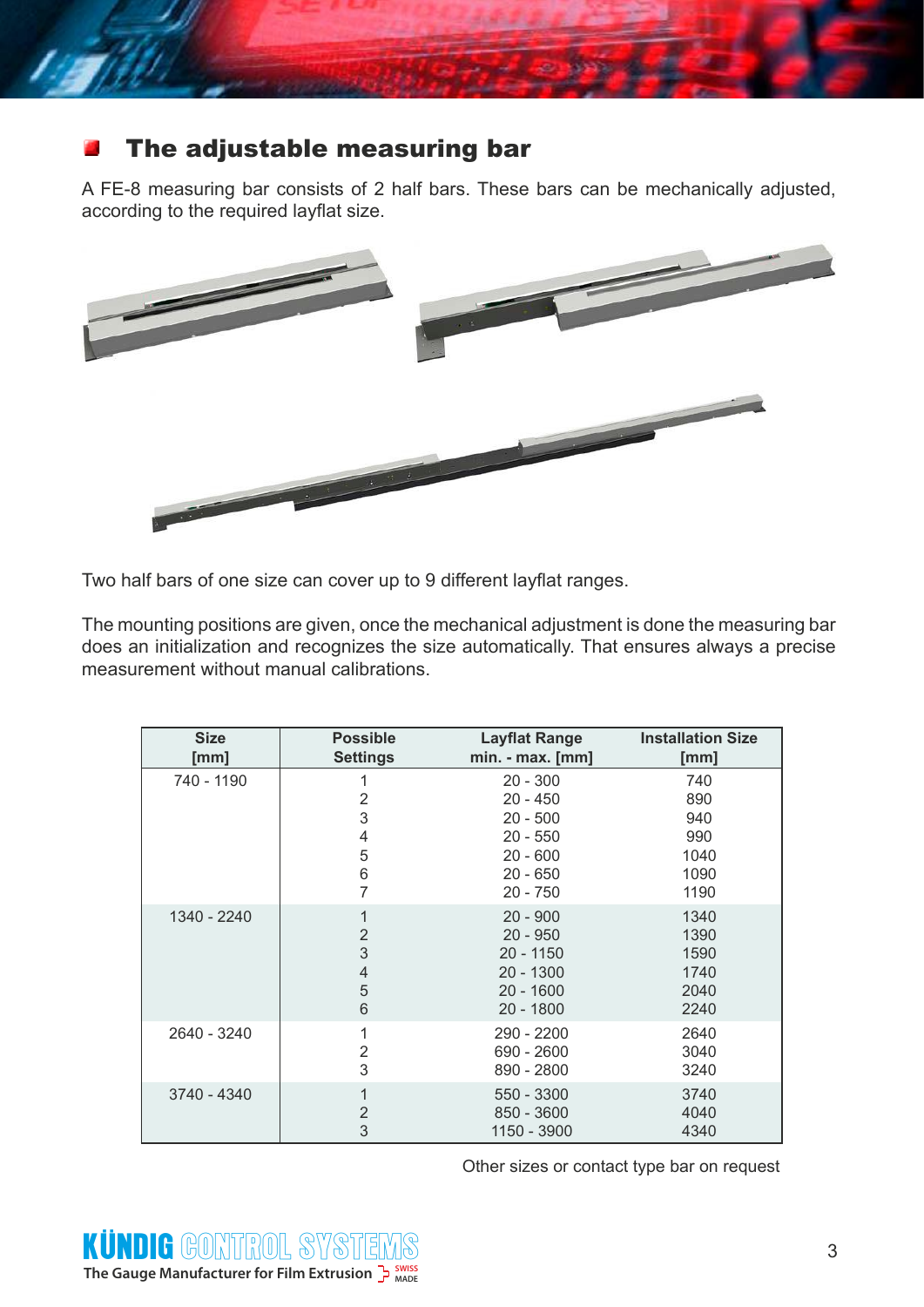# Options for automatic width control



*FE-8 control unit*

# **Lines with IBC**

The FE-8 control unit comes with 2 digital outputs, which are used to control the calibration cage.

# **Lines with fixed or oscillating dies**

For this application the Tubair is available, which is controlled by the FE\_8 control unit. The Tubair inflates or deflates air into the bubble to reach and maintain the target size.

# **Lines with continuously rotating dies**

As there is no air pressure available, the FE-8 control system comes with the Blowair. This device has the same function as the Tubair but doesn't need air supply since it has a built-in air compressor. A wireless connection to the FE-8 control unit is standard with this control mode.

# **Other applications**

Don't hesitate to contact us if your application is different. The FE-8 has a wide range of possible interfaces which are not listed here.

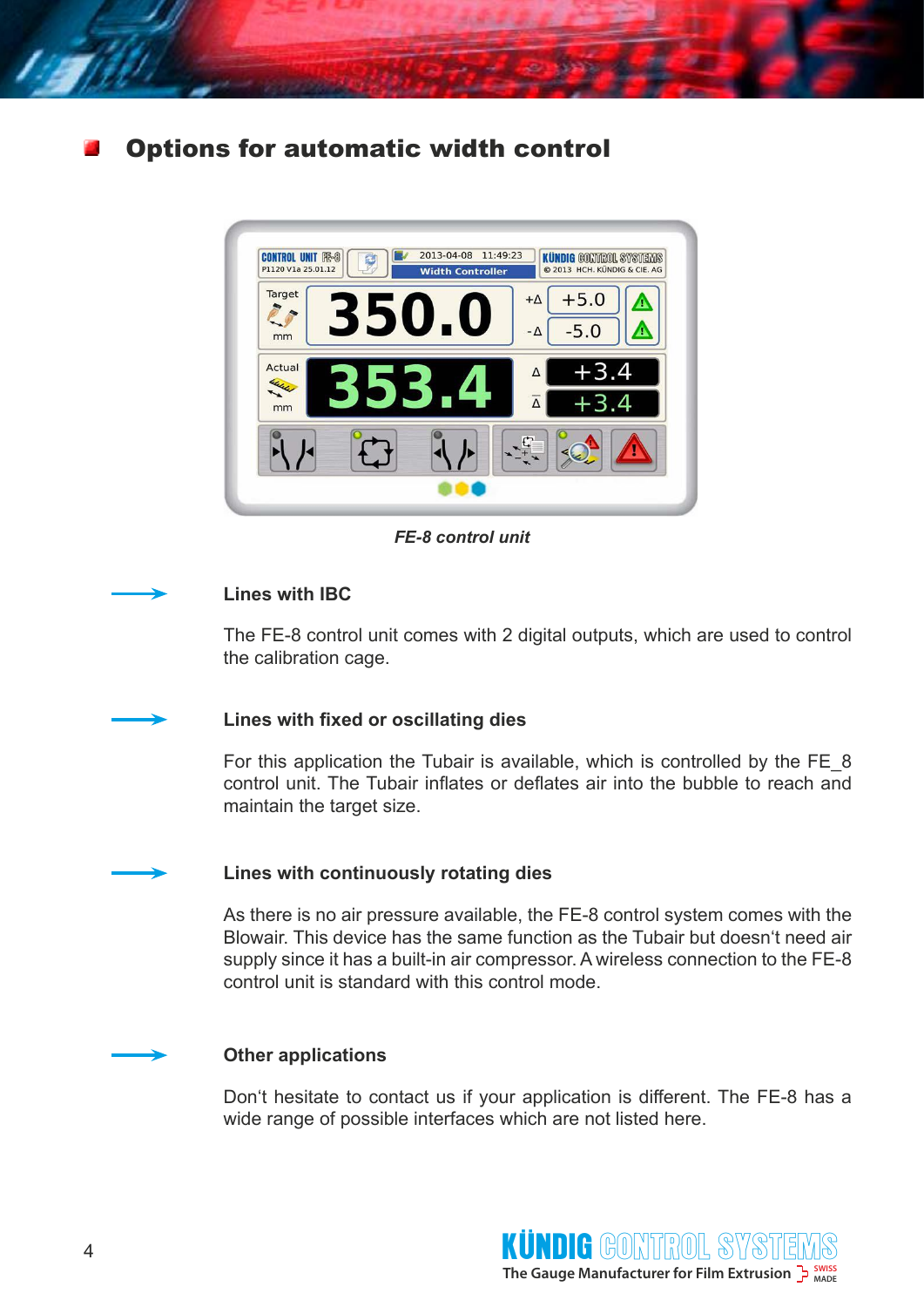# Connections and interfaces

The FE-8 offers a wide range of connections and interfaces, on both devices Powerbox and Display unit. For a simple width measurement the Powerbox can be straight connected to the control system of the line. In case of a width control system, the FE-8 may be connected to the line if required. Both devices offer Ethernet or optional RS-422.

# **PROFILSTAR.NET**

The PROFILSTAR.NET is a complete visualization system for process optimization and quality control. Up to 16 lines, equipped with Kündig thickness gauges and / or layflat control systems, can be connected to one PROFILSTAR.NET unit.

The FE-8 can be connected by Ethernet, for existing Profilstar.NET units there is also RS-422 available.



# **PCD-LINK via RS-422 or UDP/IP Ethernet**

The proven PCD-LINK protocol, used for the communication between control system and any Kündig measuring device, is now available via RS-422 and also via UDP/IP Ethernet with the FE-8. So it is still compatible with existing host computers but at the same time offers a new and very cost efficient version.

Both ports can be used at the same time, for example one port for the control system and the other port to record the data.

# **KCS-API and KCS-Process**

For a fast and easy integration of Kündig measuring devices into Windows based control systems, we now offer a KCS-API (Application Programming Interface) in the widely used programming language C. The KCS-API is delivered as a DLL (Dynamic Link Library) and a KCS Process (Windows application) that acts as a driver.

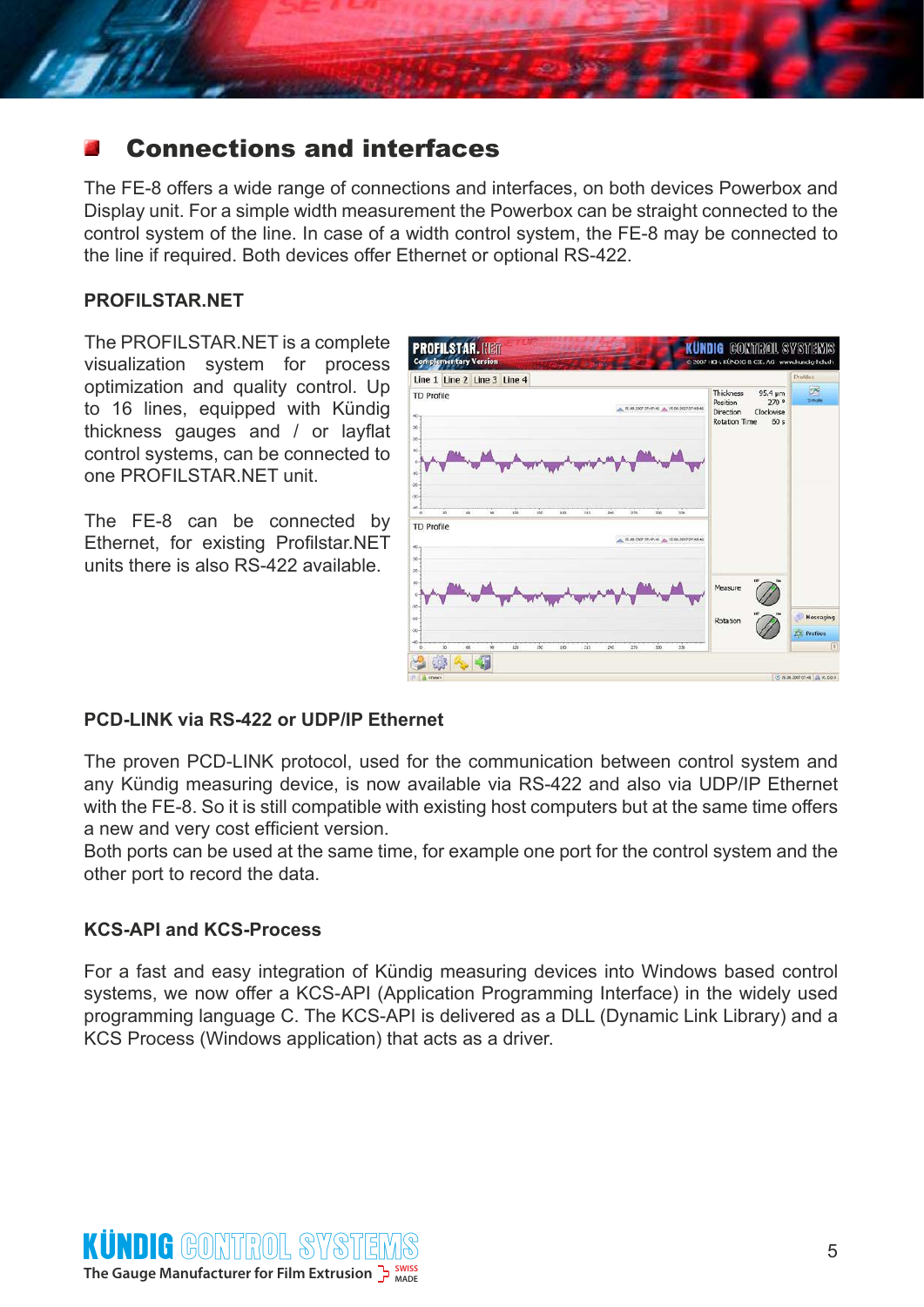#### Technical specifications FE-8 酉

1970

| <b>Electrical interface values Powerbox</b> |                                          |  |  |  |
|---------------------------------------------|------------------------------------------|--|--|--|
| Power supply                                | 110 - 240 VAC, 50/60 Hz                  |  |  |  |
| Power consumption                           | max. 25 VA                               |  |  |  |
| Electrical interface values display unit    |                                          |  |  |  |
| Power supply                                | 24 VDC, +/- 15%                          |  |  |  |
| Power consumption                           | max. 10 VA                               |  |  |  |
| <b>Ambient temperatures</b>                 |                                          |  |  |  |
| Powerbox                                    | max. 50 °C                               |  |  |  |
| Measuring bar                               | max. 70 °C                               |  |  |  |
| Display unit                                | max. $60 °C$                             |  |  |  |
| Transport and storage                       | -40 °C bis 70 °C                         |  |  |  |
| <b>Measurement</b>                          |                                          |  |  |  |
| Measurement principle                       | Edge detection by infrared sensors       |  |  |  |
| Measuring interval                          | 100 ms                                   |  |  |  |
| Accuracy                                    | Range < $2000$ mm: +/- 1mm               |  |  |  |
|                                             | Range > 2000mm: $+/- 0.75$ ‰ of<br>Range |  |  |  |

# Calculation of amortization



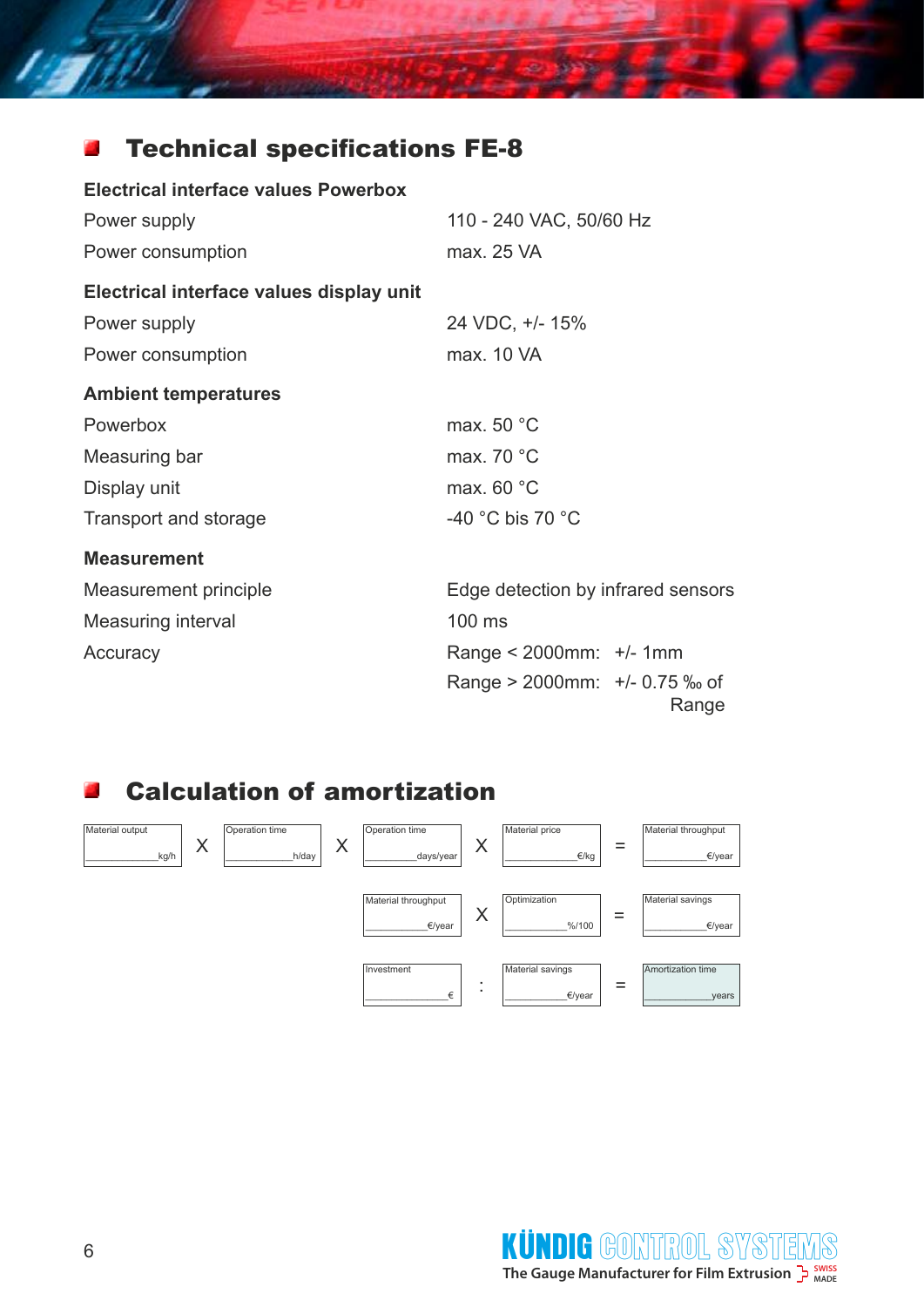

# Questionnaire application technology

**Company**

| <b>Address</b>                            |                                                                                                                                               |                                        |                                    |                                                                                                |                                        |                                                                                    |  |
|-------------------------------------------|-----------------------------------------------------------------------------------------------------------------------------------------------|----------------------------------------|------------------------------------|------------------------------------------------------------------------------------------------|----------------------------------------|------------------------------------------------------------------------------------|--|
| Zip Code<br>City<br><b>Contact person</b> |                                                                                                                                               |                                        | Country                            |                                                                                                |                                        |                                                                                    |  |
|                                           |                                                                                                                                               |                                        | E-mail                             |                                                                                                |                                        |                                                                                    |  |
| Phone                                     |                                                                                                                                               |                                        | Fax                                |                                                                                                |                                        |                                                                                    |  |
|                                           |                                                                                                                                               | We are interested in                   |                                    |                                                                                                |                                        |                                                                                    |  |
|                                           | Online thickness gauge<br>$\Box$<br>Online thickness gauge and<br>❏<br>automatic profile control<br>Offline system for<br>❏<br>film thickness |                                        | ப<br>□<br>$\Box$                   |                                                                                                |                                        | Width measurement<br>Width measurement<br>and control<br>Meter weight control      |  |
|                                           |                                                                                                                                               | <b>Specifications of existing line</b> |                                    |                                                                                                |                                        |                                                                                    |  |
|                                           | Film width:<br>Film thickness:<br>Throughput:<br>Line speed:<br>Extrusion:<br>Processed materials:                                            |                                        | Min.                               | Min. $\frac{1}{\sqrt{1-\frac{1}{2}}}\$ mm<br>Min. $\mu$ m<br>Min. ______________ kg/h<br>m/min | Max. $\_\_$<br>Max.<br>Max.<br>Max.    | mm<br>$\mu$ m<br>kg/h<br>m/min                                                     |  |
|                                           |                                                                                                                                               |                                        | $\Box$ Monoextrusion<br>Components |                                                                                                |                                        | $\Box$ Coextrusion $\Box$ Layers<br>_ Components per layer                         |  |
|                                           |                                                                                                                                               |                                        |                                    |                                                                                                |                                        |                                                                                    |  |
|                                           | IBC:                                                                                                                                          | Gusseted films:                        | $\square$ Yes<br>$\Box$ Yes        |                                                                                                | $\square$ No<br>$\square$ No           |                                                                                    |  |
|                                           | Die:<br>Haul-off:<br>Width of roll at haul-off:                                                                                               |                                        | $\Box$ Fixed<br>$\Box$ Fixed       |                                                                                                | $\Box$ Reversing<br>$\Box$ Reversing   | $\Box$ Rotating<br>$\Box$ Rotating                                                 |  |
|                                           |                                                                                                                                               |                                        | <u>mm</u>                          |                                                                                                |                                        |                                                                                    |  |
|                                           |                                                                                                                                               | Rotation time:                         |                                    |                                                                                                | Min. _____________ min Max. __________ | min                                                                                |  |
|                                           | Power supply:                                                                                                                                 |                                        |                                    |                                                                                                | VAC _________ Hz (single phase)        |                                                                                    |  |
|                                           | <b>Existing measuring</b><br>and control units:                                                                                               |                                        |                                    | $\Box$ Thickness gauge<br>$\Box$ Width measurement<br>$\Box$ Meter weight control              |                                        | $\Box$ Profile control system<br>$\Box$ Width control<br>$\Box$ Line speed control |  |
|                                           | <b>Brand of</b>                                                                                                                               | existing line:                         |                                    |                                                                                                |                                        |                                                                                    |  |

**E-mail:** kcs@kundig-hch.ch **Fax:** +41-55-250 36 01